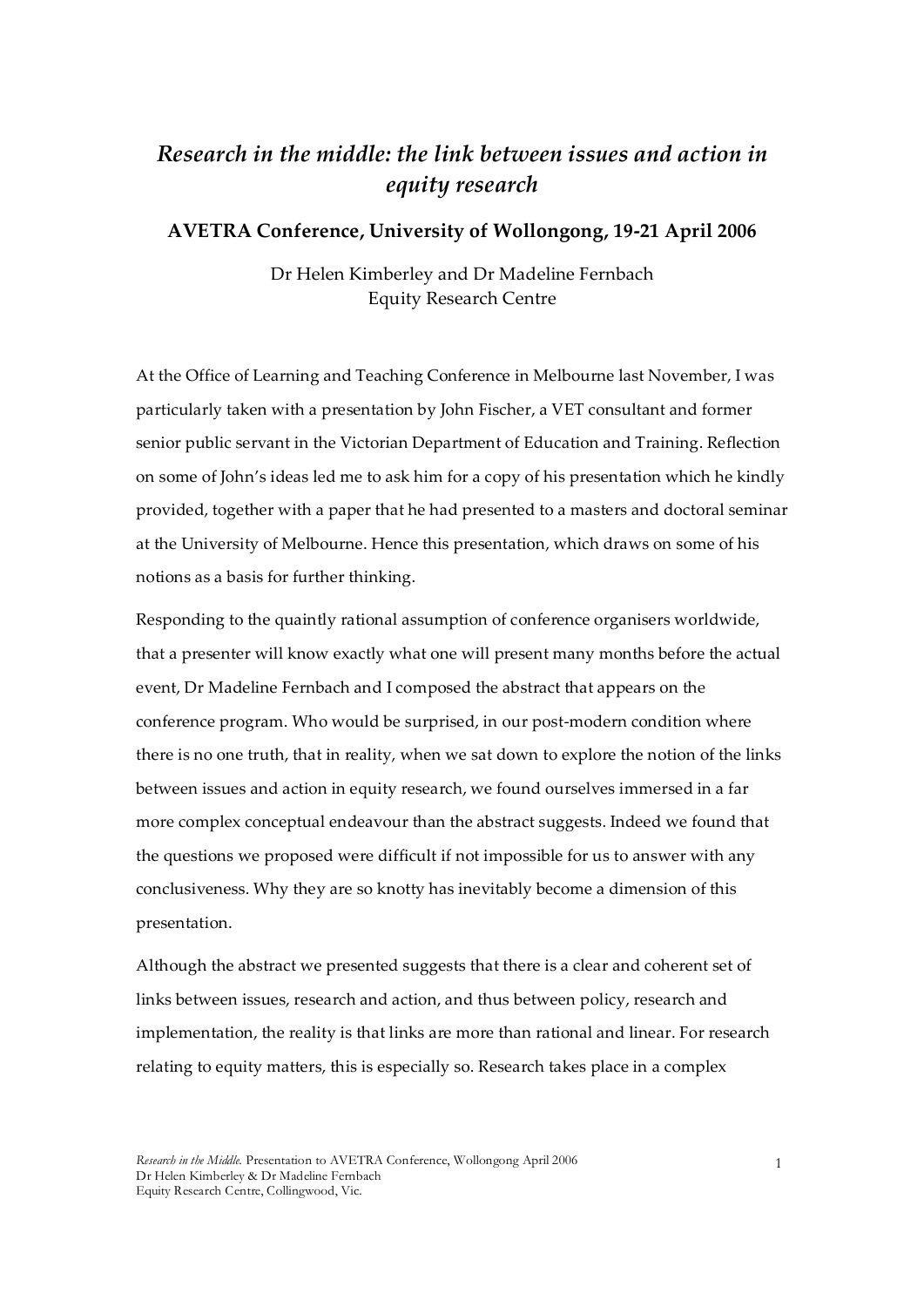environment in which the balance of power and thus the locus of control are constantly shifting. Links are not only tangible and technical but intangible and relational.

There is a view that there is a tangible connection and a rational explanation of the links between issues, research and action in a policy milieu. For example, it is quite legitimate, if somewhat superficial, to argue that an issue is detected on the government radar, the relevant government department is instructed by the minister's office to gather information, research is commissioned, findings are presented and a new policy or program is developed and implemented.

This sort of technical linkage between policy, research and action manifests a linear model in which issues give rise to a number of clearly identifiable imperatives that generate the desire for research to be undertaken. Such a model might be represented as:



*Research in the Middle.* Presentation to AVETRA Conference, Wollongong April 2006 Dr Helen Kimberley & Dr Madeline Fernbach Equity Research Centre, Collingwood, Vic.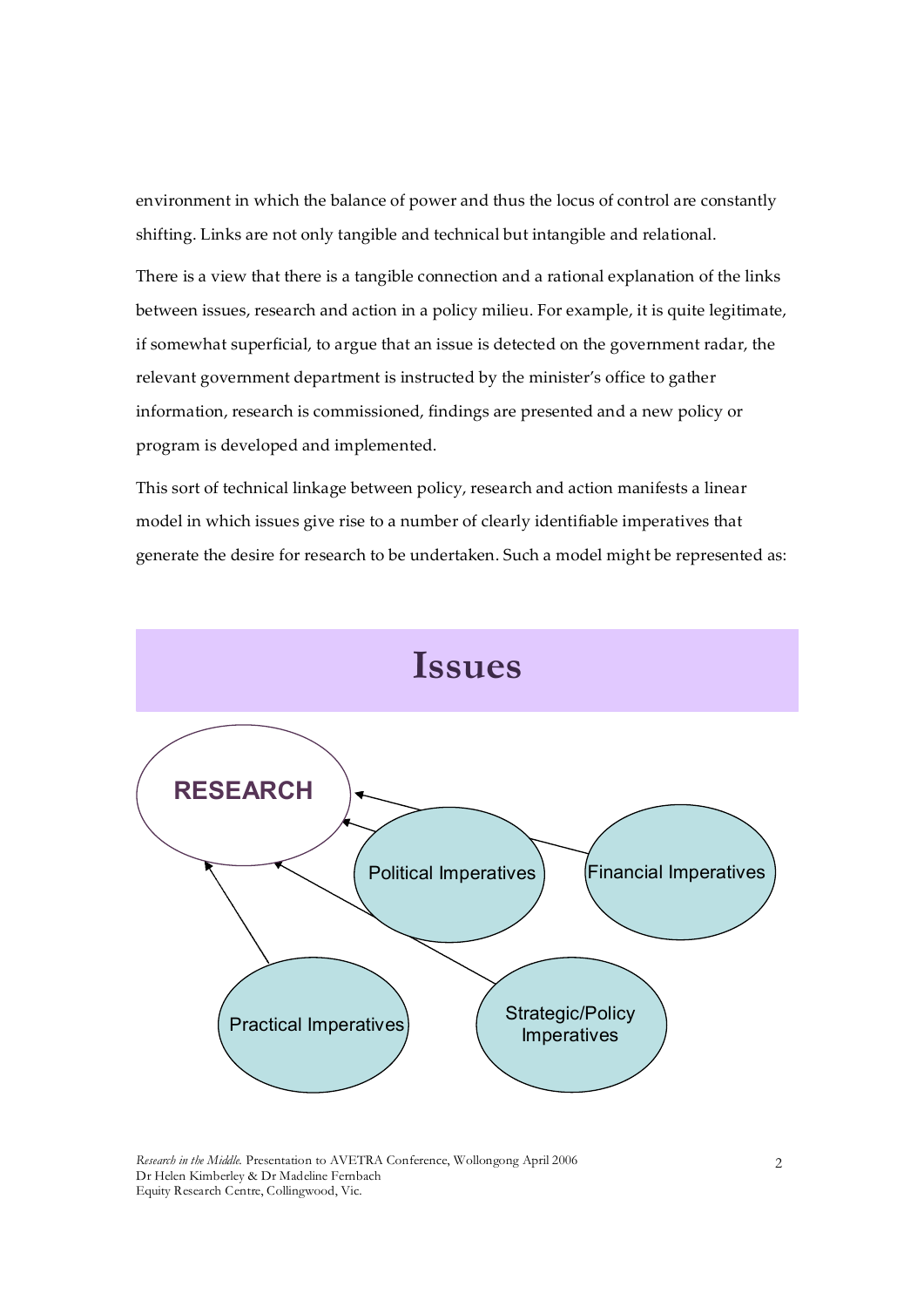Once the need is articulated, the information production process is clear.

# **Research Process**



There are a host of gatekeepers that the research report must pass by if action is to ensue from the research findings. In the Victorian public service, gatekeepers constitute an ascending hierarchy of Branch Managers, Divisional Managers, Office Managers and Secretaries, followed by Ministers and their advisers. When the research report reaches each gatekeeper, one of three destinies awaits it. Two of these are intentional. It may be accepted and recommended for action or it may be rejected and buried. The third possibility, largely unintentional, is that it may be put to one side and languish.

*Research in the Middle.* Presentation to AVETRA Conference, Wollongong April 2006 Dr Helen Kimberley & Dr Madeline Fernbach Equity Research Centre, Collingwood, Vic.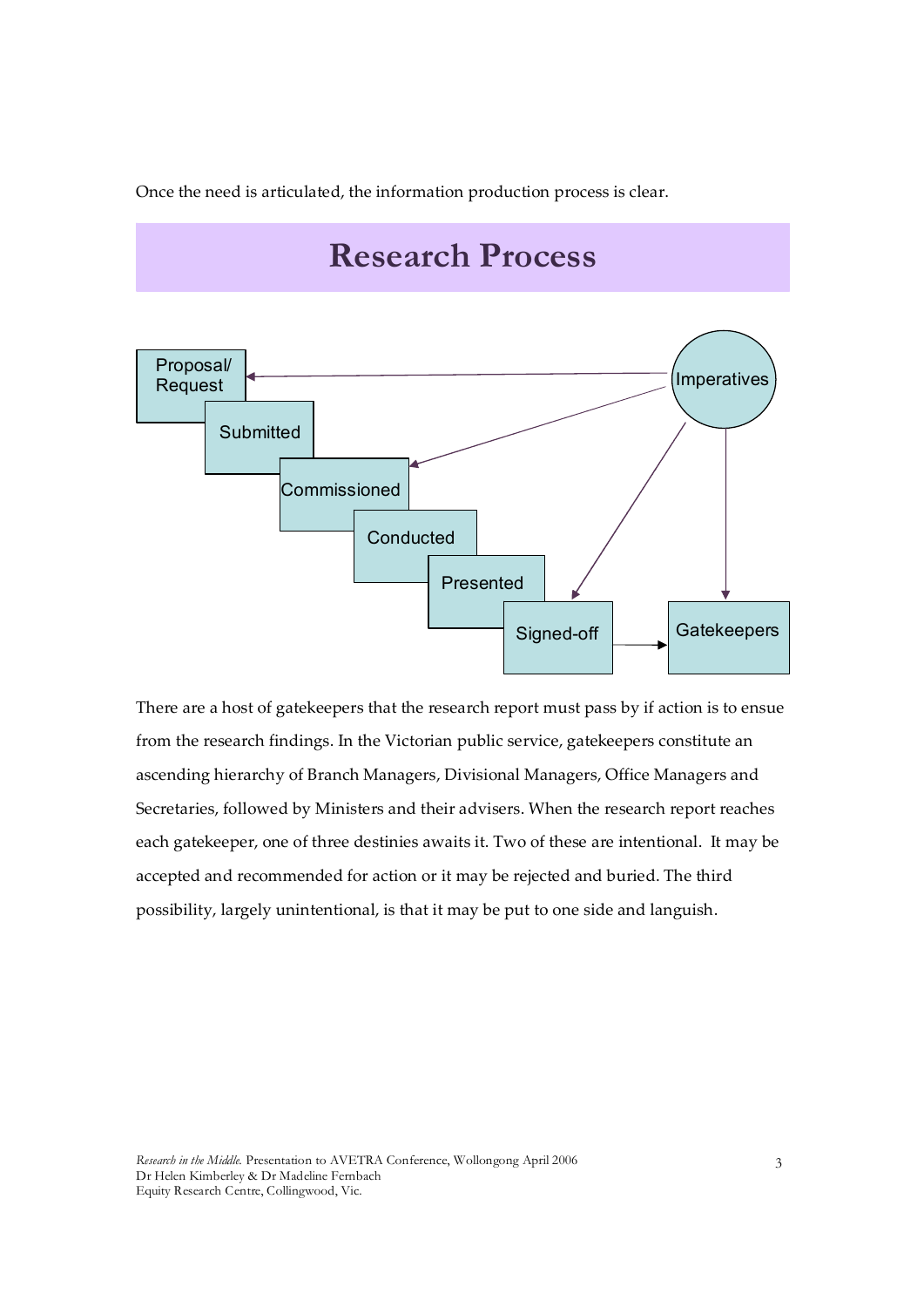

As we attempted to track the path of many of the dozens of research projects undertaken by the Equity Research Centre over the last five years, we soon discovered that there was only occasionally anything that approximated a neat fit. For example, a 2002 project, *Roads less travelled: new pathways for 'at risk' young people in rural and regional TAFEs,* appeared to follow the trajectory. The generating issue was the decreasing numbers of young people completing secondary schooling. The research was a response to some recommendations of the *Ministerial Review of Post Compulsory Education and Training Pathways in Victoria* (Kirby 2000). The findings contributed to the establishment of the Youth Pathways Program and the Managed Individual Pathways Program. Or that is how it appears – in retrospect and from the outside. From their varying perspectives, policy and research insiders and outsiders no doubt have other views to which we are not privy.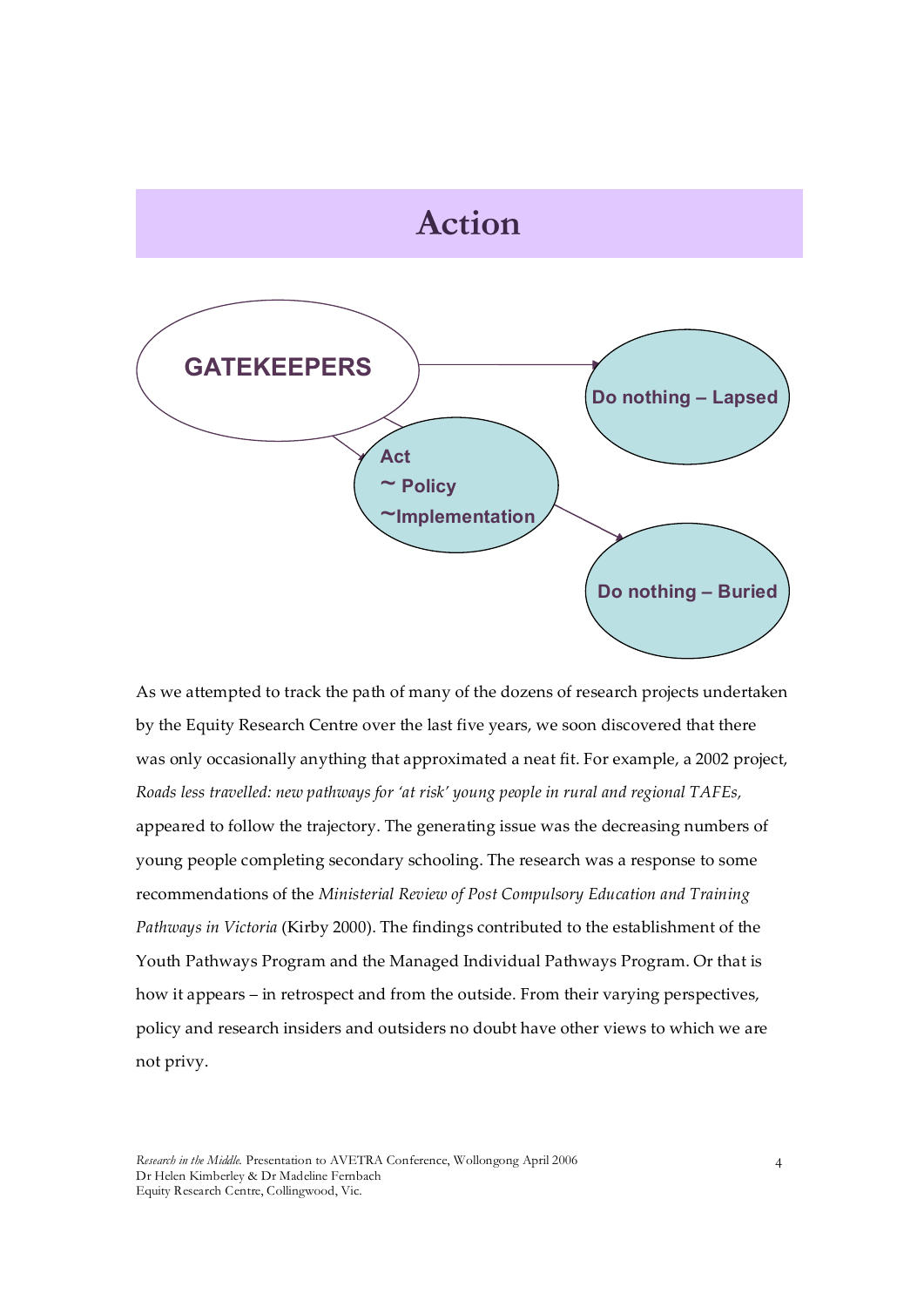Fischer's conference presentation on the "vexed relationship between policy and research," suggests another research passage. He argues that it may be best to think of research in the context of policy development and implementation as one of the inputs contributing to a "'strategic conversation' with all that the concept conversation implies."

In his seminar presentation, "Types of thinking which underlie strategic planning, strategic leadership," he makes a number of comments in support of this:

"In strategy making context is everything."

"Strategy making is a social, political and cultural process, not a technical one."

"Push or pull or source of idea will shape the process and be a source of potential vulnerability [for research]."

We all know, from experience, that underlying the linear process outlined above, there is a great deal of flux as competing agendas and competing individuals and organisations dance to and fro. Equity organisations and lobby groups, public servants at many levels, education and training providers, backbenchers, ministers and their advisers are bound together in constant conceptual exchange.

And this is the point. There is much more going on beneath, outside, within than any one perspective can take account of.

I would like to present another model which incorporates both the linear explanation outlined above and Fischer's 'strategic conversation' approach.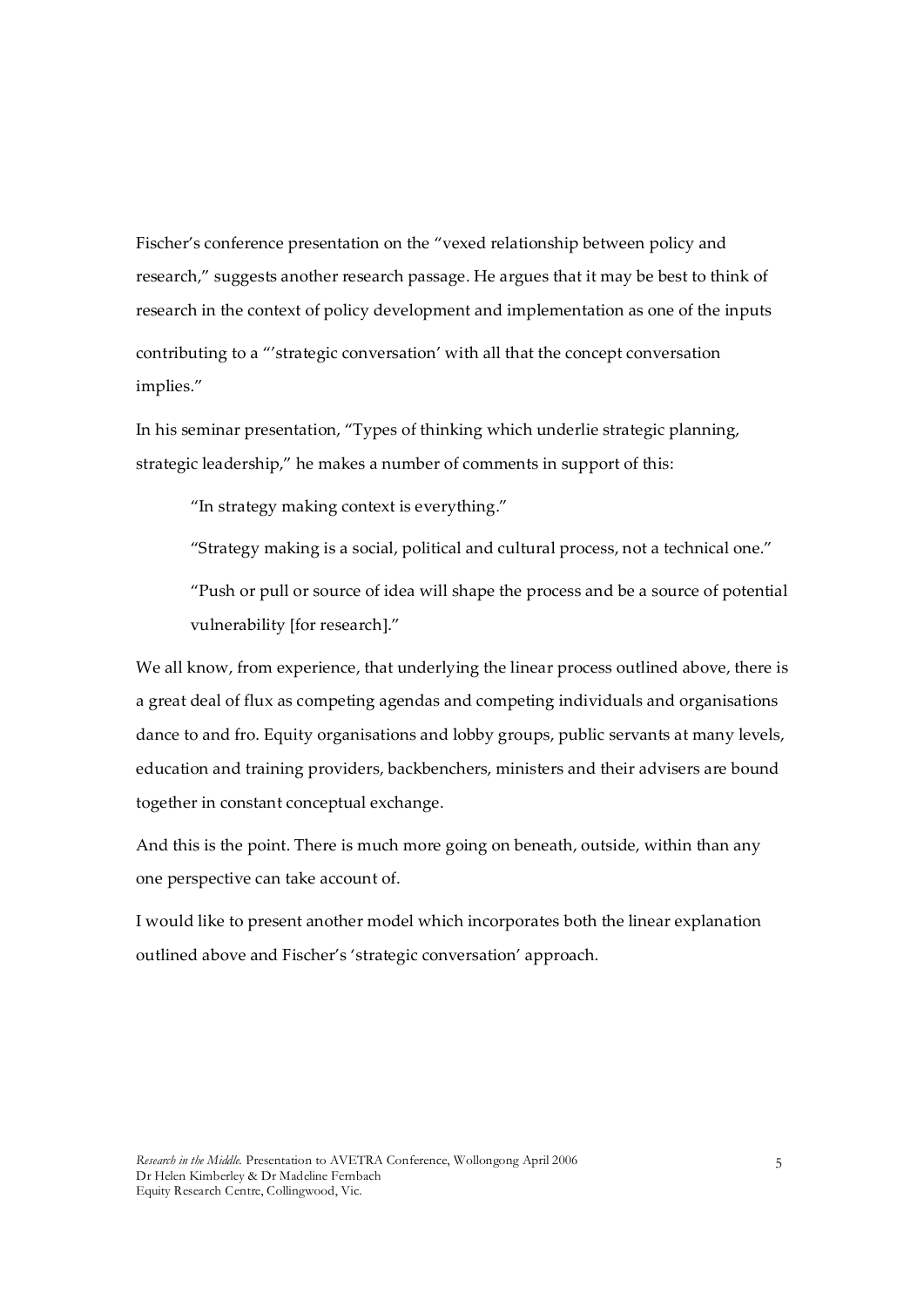

#### **The Green Line**

Adapted from Margaret Wheatley "Leadership and the New Science" and Tim Dalmau

As this model suggests, the links between issues, research and action or between policy, research and implementation, are more complex than has been considered so far. One might even contemplate their interrelationships as a sort of ecology.

Structure, plan and process, residing as they do above the Green Line, may be seen to represent some of the linkages between policy, research and implementation as explored so far. These form part of the strategic conversations that underpin decisions about what research will be commissioned and what influence it will ultimately have on policy and implementation

But conversations go deep into the organisational heart, into its culture. They encompass:

• What is and what is not being done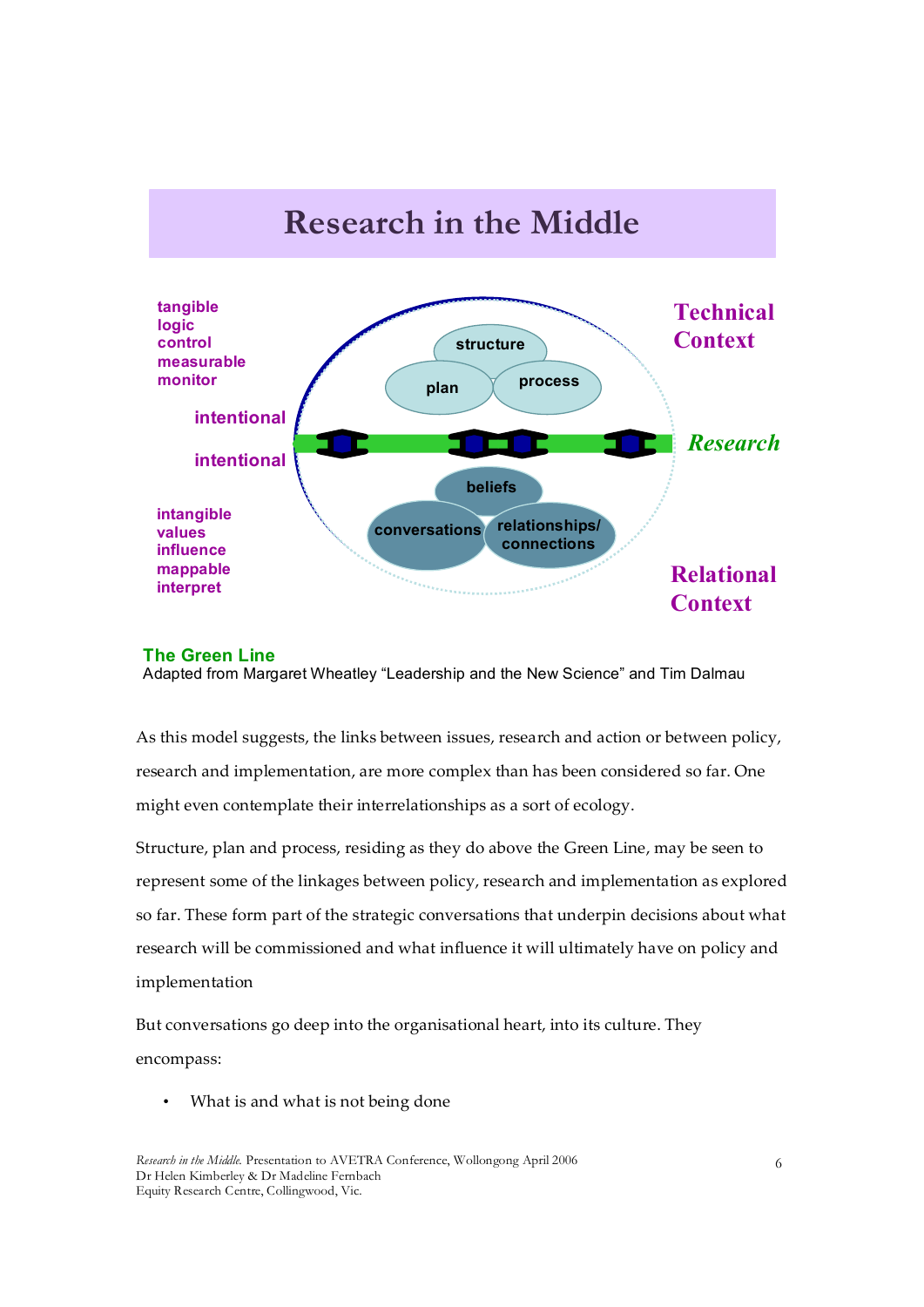- What should and shouldn't be done
- What can and cannot be done
- What certain individuals are and what they are not
- What they should be and should not be

Within a conversational context, organizations can be understood as networks of conversations constituting a variety of first and second‑order realities. Further, "… organizations *are* networks of conversations rather than *have* networks of conversations. Conversations are and provide the very texture of organizations." (Ford 1999)

*Organisations … are not discursively monolithic, but pluralistic and polyphonic with many conversations occurring simultaneously and sequentially. These conversations establish the context in which people act and thereby set the stage for what will and will not be done.* Ford 1999)

Some conversations may be strategic or at least have a strategic dimension. But they have other dimensions as well. Conversations are inhabited by what is below as well as what is above the "Green Line." Around and within all these conversations information is exchanged, shared meaning is developed and mediated, agendas are modified and adapted and linked to the values, beliefs and visions of overarching government policy and to the structure, plan and process. These do not primarily happen in a strategic dimension above the "Green Line". For below the "Green Line" reside beliefs and values, both individual and organisational, which evolve from assumptions, feelings and emotions; individual roles, preoccupations, ambitions and aspirations, organisational visions and the psychological histories of individuals and organisations.

All of these are part of the culture of an organisation that shapes all the relationships, the connections and the conversations that take place about policy, research and implementation. And it is culture with its implicit and explicit values and beliefs that creates the links, tangible and intangible, between issues, research and action in general and between equity issues, research, policy and implementation in particular. And it is research that carries some of the responsibility to connect and reveal these links.